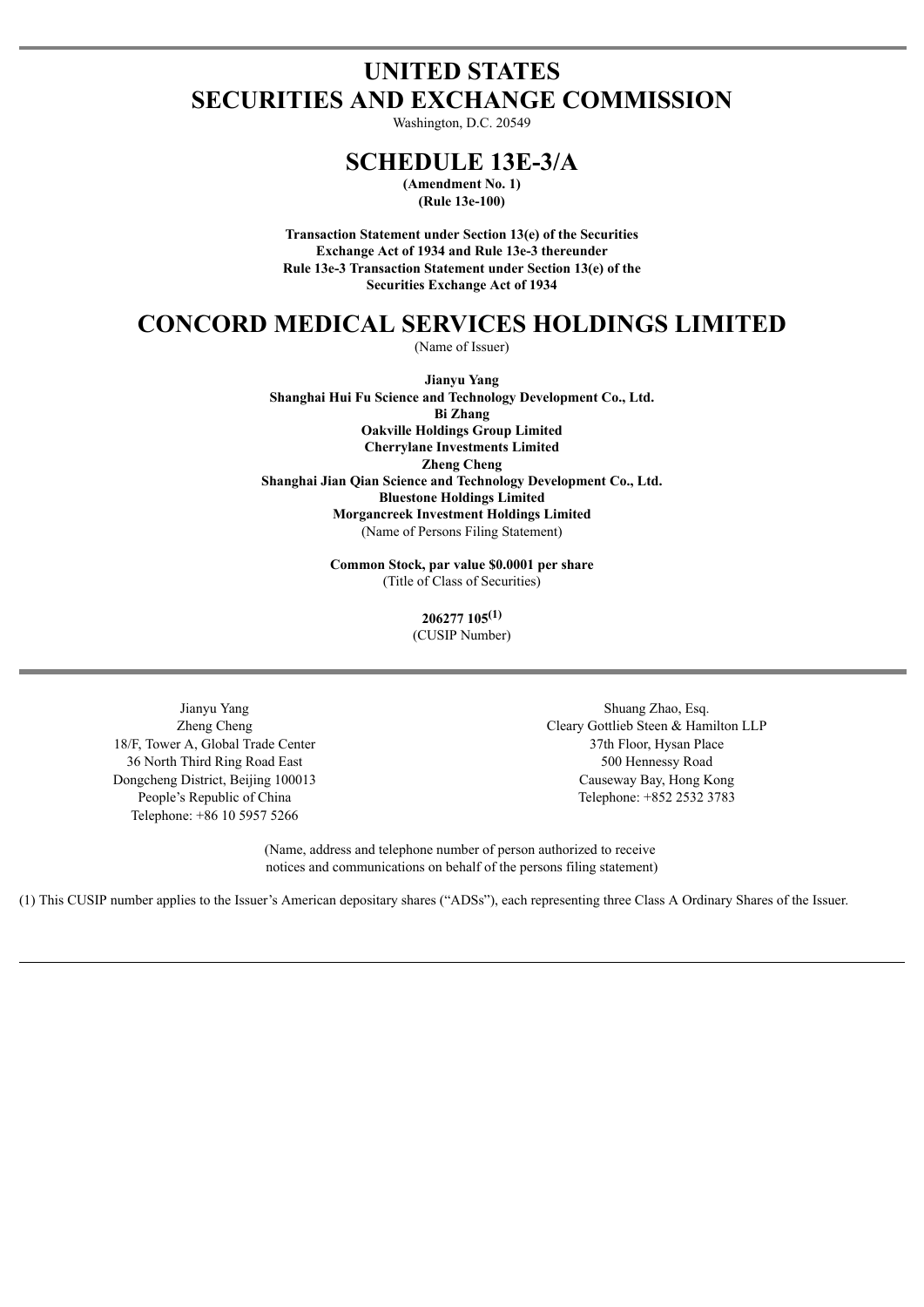This statement is filed in connection with (check the appropriate box):

- $\Box$  The filing of solicitation materials on an information statement subject to Regulation 14A, Regulation 14C or Rule 13e-3(c) under the Securities Exchange Act of 1934.
- $\Box$  The filing of a registration statement under the Securities Act of 1933.
- □ A tender offer.
- ☒ None of the above.

Check the following box if the soliciting materials or information statement referred to in checking box (a) are preliminary copies:  $\Box$ 

Check the following box if the filing is a final amendment reporting the results of the transaction:  $\boxtimes$ 

#### **CALCULATION OF FILING FEE**

| Transaction<br>⁄aluatıon | -<br>$A = 1$<br>ılıng<br>- Η ΑΑ<br>-01<br>10UN. |
|--------------------------|-------------------------------------------------|
|                          | ΛQ<br>.                                         |

\* The transaction valuation is estimated solely for purposes of calculating the filing fee pursuant to Rule 0-11(b) under the Securities Exchange Act of 1934, as amended (the "Securities Exchange Act"). The calculation assumes the purchase of all issued and outstanding Shares (including Shares represented by ADSs) of the Issuer (other than the 59,770,876 Shares (including Shares represented by ADSs) of the Issuer already beneficially owned by the Morgancreek Parties) at a purchase price of \$1.73 per Share in cash, or \$5.19 per ADS in cash (less \$0.05 per ADS cancellation fees pursuant to the terms of the deposit agreement governing the ADSs), and in each case, without interest and net of any applicable withholding taxes. There were 71,948,070 Shares, including Shares represented by ADSs, of the Issuer issued and outstanding that were not beneficially owned by the Morgancreek Parties as of February 9, 2017.

\*\* The amount of the filing fee is calculated in accordance with Regulation 240.0-11 of the Securities Exchange Act and the Securities and Exchange Commission Fee Rate Advisory #1 for Fiscal Year 2017. The fee is calculated by multiplying the transaction valuation by 0.00011590.

 $\Box$  Check the box if any part of the fee is offset as provided by Rule 0-11(a)(2) and identify the filing with which the offsetting fee was previously paid. Identify the previous filing by registration statement number, or the Form or Schedule and the date of its filing.

Amount Previously Paid: Form or Registration No.: Filing Party: Date Filed: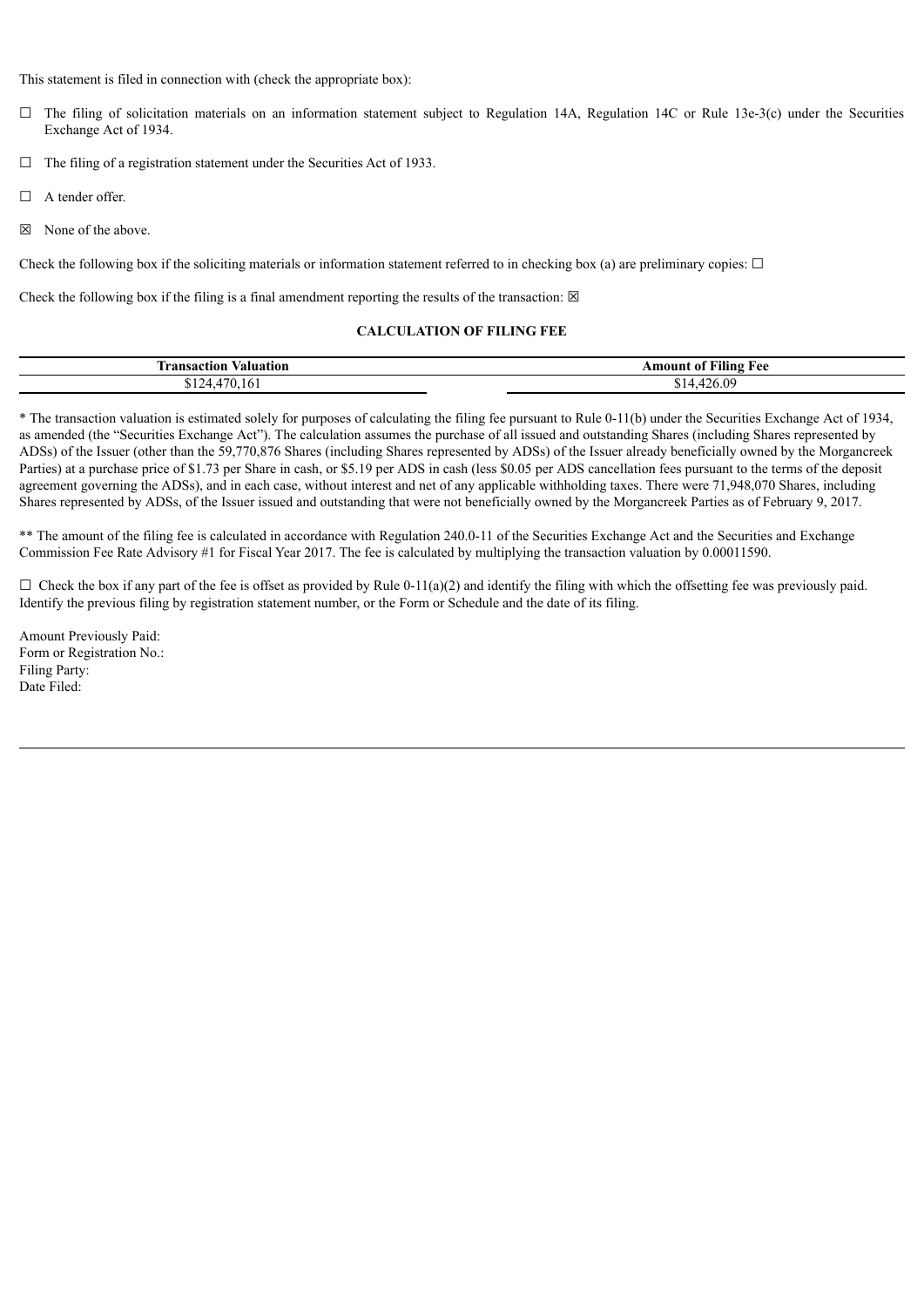#### **INTRODUCTION**

This Amendment No. 1 (this "Amendment") is being jointly filed by Jianyu Yang, Shanghai Hui Fu Science and Technology Development Co., Ltd., Bi Zhang, Oakville Holdings Group Limited, Cherrylane Investments Limited, Zheng Cheng, Shanghai Jian Qian Science and Technology Development Co., Ltd., Bluestone Holdings Limited and Morgancreek Investment Holdings Limited (collectively, the "Filing Persons"). This Amendment amends and supplements the Rule 13E-3 transaction statement on Schedule 13E-3 filed with the Securities and Exchange Commission (the "SEC") pursuant to Section 13(e) of the Securities Exchange Act of 1934, as amended, jointly by the Filing Persons on February 9, 2017 (the "Prior Schedule 13E-3"). Terms capitalized and not otherwise defined in this Amendment shall have the meanings assigned to them in the Prior Schedule 13E-3.

It was disclosed in the Prior Schedule 13E-3 that the Filing Persons expected to finance the respective share purchases under the Carlyle SPA and the Solar SPA, which have a long-stop date of March 11, 2017, with the proceeds from the Blue Ocean Notes to be issued pursuant to the Blue Ocean Note Subscription Agreement, which has a long-stop date of March 6, 2017.

Since the closing of the transaction contemplated by each of the Carlyle SPA, Solar SPA and Blue Ocean Note Subscription Agreement had not happened by the long-stop dates as set forth thereunder, the Carlyle SPA and Blue Ocean Note Subscription Agreement were terminated and each party to the Solar SPA has a right to terminate the Solar SPA pursuant to the terms thereof. By filing this Amendment, the Filing Persons hereby withdraw the Prior Schedule 13E-3.

The Morgancreek Parties are exploring alternative equity and/or debt financing for the proposed going private transaction as set forth in the nonbinding proposal submitted to the board of directors of Concord Medical Services Holdings Limited on July 11, 2016.

#### **SIGNATURE**

After due inquiry and to the best of knowledge and belief, each of the undersigned certifies that the information set forth in this statement is true, complete and correct.

JIANYU YANG

By: /s/ Jianyu Yang Dated: June 13, 2017

SHANGHAI HUI FU SCIENCE AND TECHNOLOGY DEVELOPMENT CO., LTD.

By: /s/ Jianyu Yang Jianyu Yang Director Dated: June 13, 2017